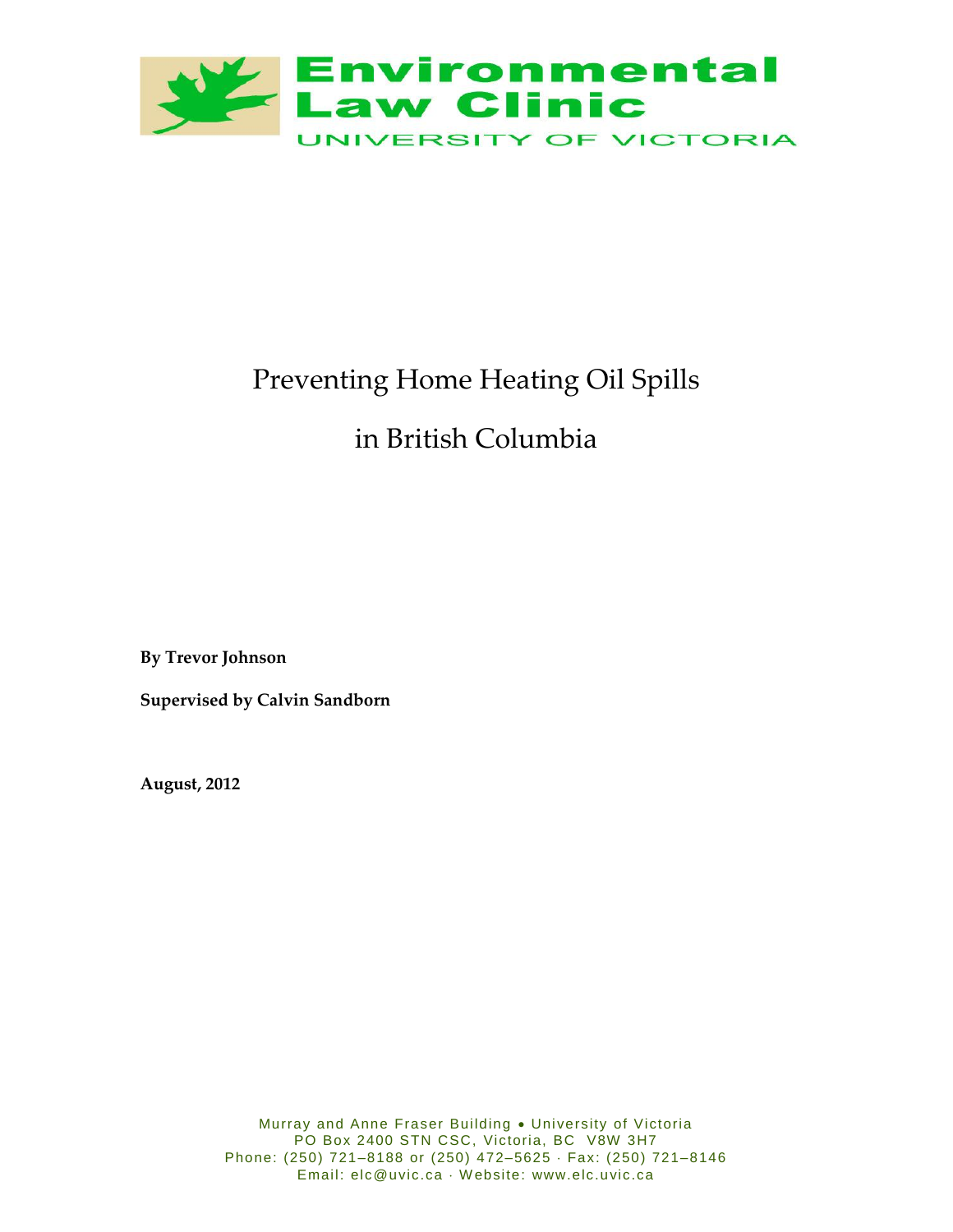# **DISCLAIMER:**

**This material is provided for general information as a public and educational resource. We attempt to ensure the accuracy of the material provided, however much of the information is produced by students, not lawyers, and we do not guarantee that it is correct, complete or up to date. The Environmental Law Centre does not warrant the quality, accuracy or completeness of any information in this document. Such information is provided "as is" without warranty or condition of any kind. The information provided in this document is not intended to be legal advice. Many factors unknown to us may affect the applicability of any statement or comment that we make in this material to your particular circumstances. This information is not intended to provide legal advice and should not be relied upon. Please seek the advice of a competent lawyer in your province, territory or jurisdiction; or contact the ELC for more complete information.**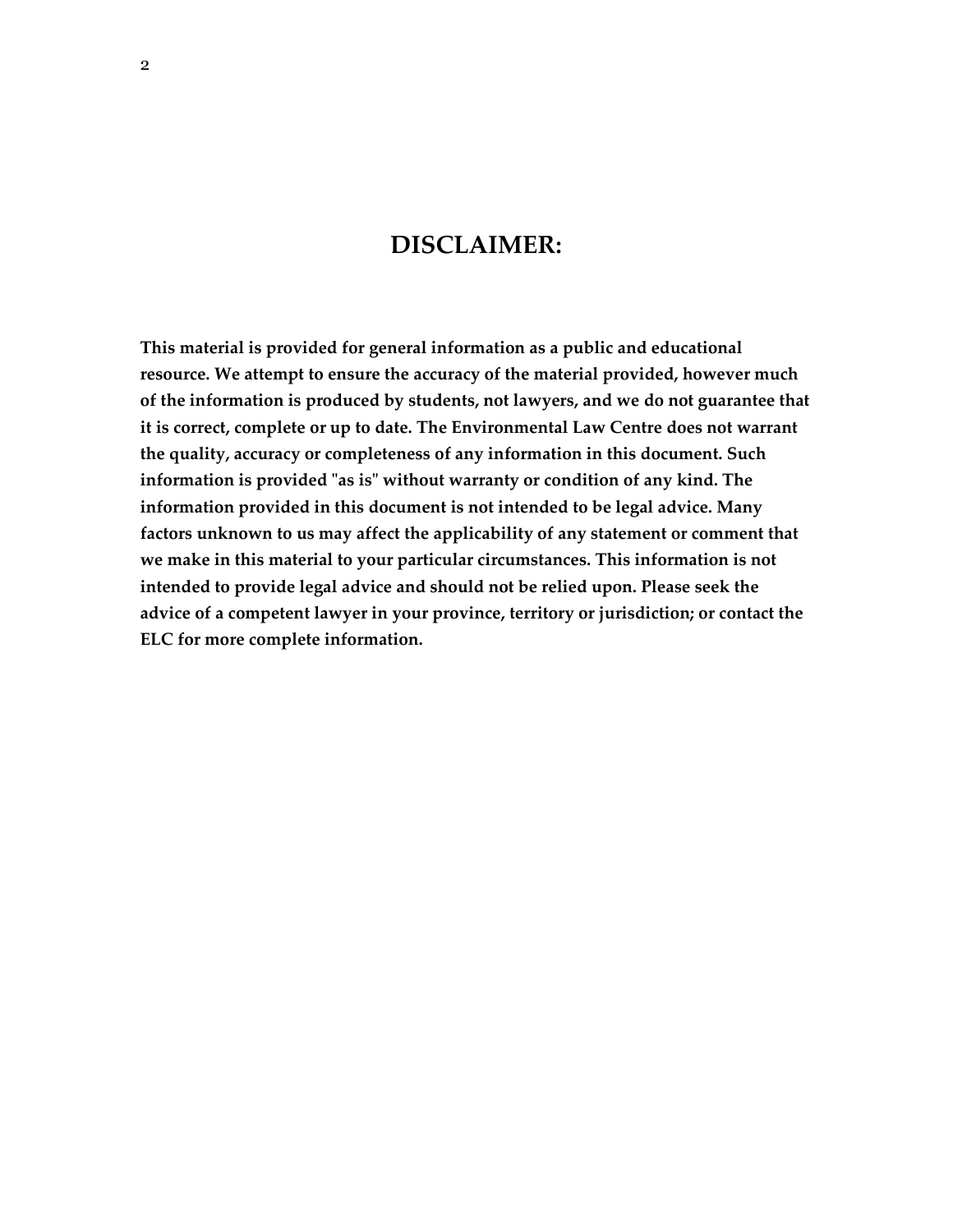#### **Overview**

Numerous homes in British Columbia are still heated by fuel oil. Indeed, oil was the most popular type of home heating in places like Greater Victoria before 1992 -- when a natural gas line was built from the mainland.

Home oil furnaces require the installation of a storage tank on the property to hold the oil. These tanks were typically 1000L and installed in one of three ways: either freestanding outside, buried outside, or in the basement of the home, with plumbing taking the oil from the tank to the heating unit in each case as needed.

However, these tanks and systems are aging and are becoming a growing environmental hazard. For example, a number of fuel oil spills have recently occurred in the Saanich region from home heating oil tanks. While in many cases these spills have been small, their persistence is quite troubling. For example, in the six months between September 2011 and February 2012, it has been reported that there were ten spills into streams on Vancouver Island -- and five in Saanich alone<sup>1</sup> . In one case 1000 litres spilled during the height of salmon spawning season into Saanich's Colquitz River, contaminating the river, nauseating the neighbours, and killing a large number of coho and other fish<sup>2</sup>. Just three months later a similar spill occurred on the same river.

Unfortunately, the design of storm water systems makes it likely that such home heating oil spills will damage natural bodies of water. When spills occur, they tend to flow into storm sewers (sometimes via perimeter drains around the house). Rain runoff then washes the oil through the storm sewer system into streams and lakes.

Spills can contaminate streams, pollute the local air, mar the aesthetics of parks and green spaces and impact wildlife. In particular, B.C. is fortunate to be home to a number of rare runs of urban salmon-spawning streams, which also support a wide array of sea

<sup>1</sup> Kevin Slavin (February 24, 2012)"Colquitz River Polluted again after 630 liters of home heating oil spills in Saanich" quoting Graham Knox, manager of BC's environmental emergency program Saanichnews.com

<sup>2</sup> Kevin Slavin (November 27, 2011) "Oil Spill Darkens Feel-good story of Urban Salmon Creek" retrieved from http://www.saanichnews.com/news/134564313.html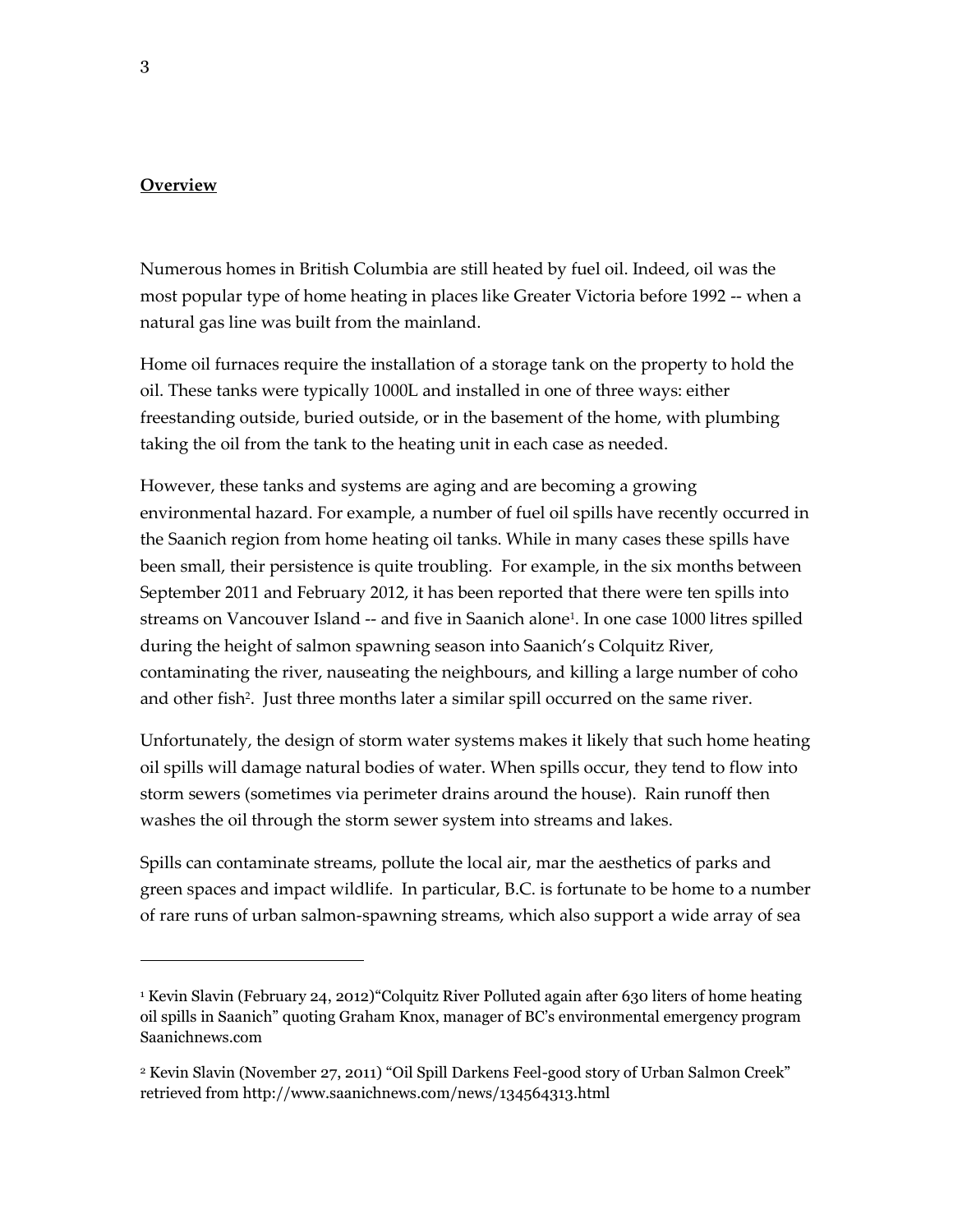and land life both along their lengths and at their outflows. Such spills can threaten this remarkable natural asset.

Even if a home heating oil spill is small, the impacts can be significant. One cup of oil can pollute a quantity of water equal to an Olympic swimming pool. And the very frequency of these spills enhances the concern, because a stream may be unable to fully recover in between contamination events. As salmon runs are based on a 5-year cycle the full extent of the damage caused by these incidents may not be evident for same time -- but preliminary reports from those on the ground are troubling.

Once in the stream the oil harms the fish in a number of ways. Oil is toxic. The fish ingest the oil when they feed on other organisms in the water that has been coated with oil and in turn suffer poisoning. The oil also coats their gills making it difficult for them to exchange oxygen, which causes the fish to suffocate. And finally it also damages the eggs that are laid in the streambeds. The oil contaminates the benthic substrate, which is highly toxic to the eggs of spawning salmon. Once there, it remains in the environment for as long as several seasons and reduces, sometimes nearly completely, the survival rate of the hatchlings. As the Pacific salmon tend to return to the same stream from which they came, the loss of a single season's run can have a serious effect for generations to come.

Such damage to salmon streams and marine waters is critically important. Salmon are iconic in British Columbia – and are of profound cultural significance for First Nations. In addition, when streams are damaged, it can not only impact the fish, but also the eagles, osprey, seals, sea lions, bear and orca that rely upon them.

Sighting salmon, eagles, heron and osprey – or even an occasional bear or whale – may be the stuff of movies in most parts of North America, but it is a common occurrence for British Columbians. It is a critical part of what makes SuperNatural British Columbia. In the long run, repeated oiling of our local streams can put this at risk.

We need to act, and not just for purely environmental reasons. If we are to maintain a strong economy, it is important that we protect our urban waterways and fish. Twentyfirst century companies rate the quality of a city's physical environment as one of the two top factors in siting a company.<sup>3</sup> For example, when Microsoft located its game

<sup>3</sup> Sandborn, Green Space and Growth, p. 4.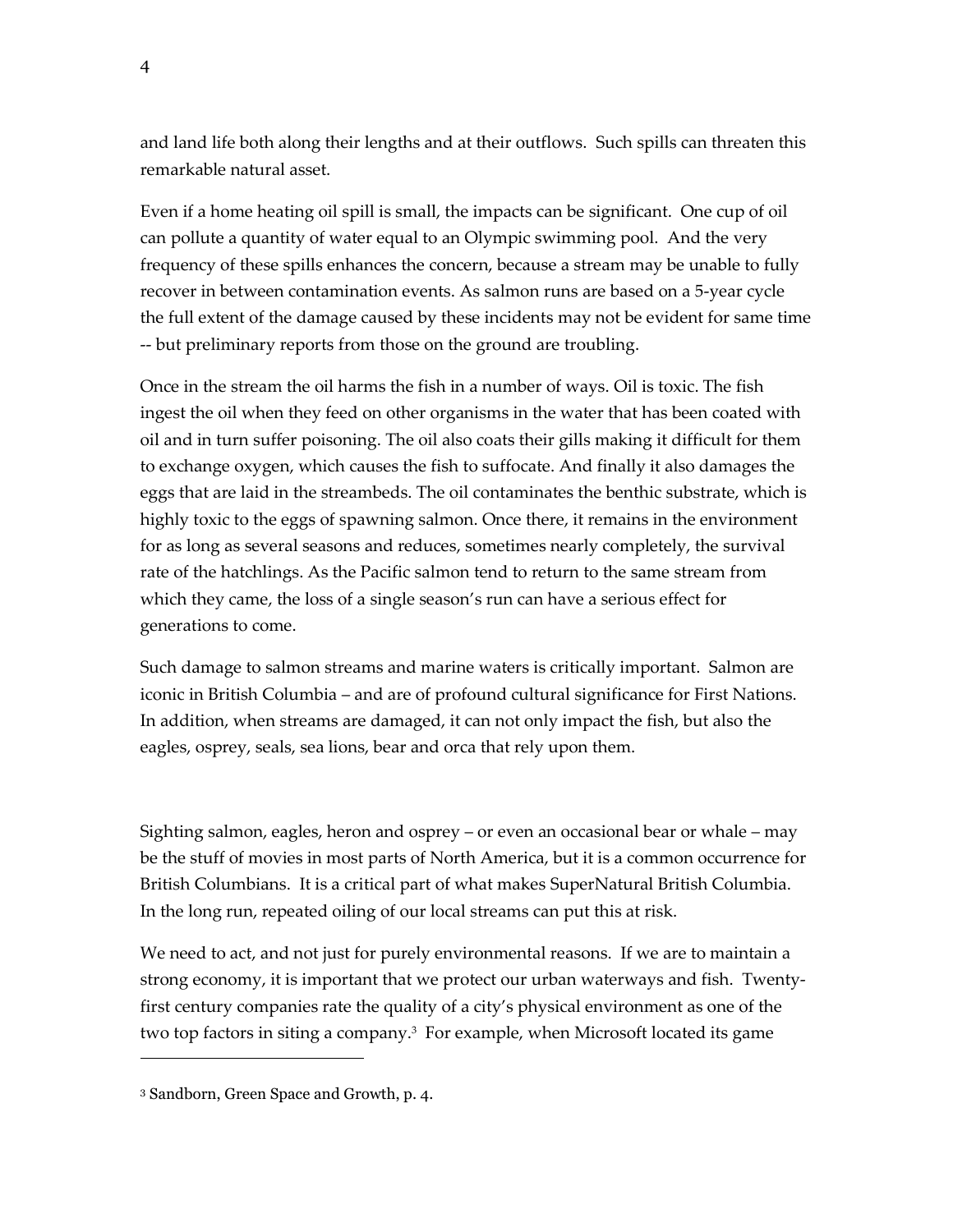division in Victoria, it cited the liveability of this region as a major factor. And the tourism industry depends upon the health of our local waters, fish and wildlife. Unchecked chronic oil spills threaten these economic drivers that depend upon a healthy environment.

#### **Economic Liabilities for Homeowners**

Not only do these tanks represent a significant risk to local the local environment and economy, they also represent a significant economic liability to individual homeowners. B.C.'s *Environmental Management Act* and the common law can require the owner of a property that is a contamination source to pay for the cost of cleaning up that contamination and contamination of neighbouring properties.

The cost of these clean ups can be very high. This is especially the case where the fuel makes its way into a stream, which is quite likely. In the case of one recent spill the homeowners were faced with a clean-up cost exceeding \$200,000<sup>4</sup> . A clean up bill of that size represents an enormous and very likely unmanageable debt to a middle class family.

Unfortunately, insurance generally does not cover these types of spills as most brokers offering insurance in Saanich have an explicit pollution exclusion clause.

The insurance industry has responded to the potential for very large liabilities from these old tanks -- and now all but one of the companies offering homeowners policies in Victoria have written "pollution exclusion" clauses into their policies which prevents them from having to pay for damage from such a spill.

Even where insurance was in place one court found that the presence of the leak amounted to a inherent defect in the property rather than an incident giving rise to a valid insurance claim $^5$ .

Clearly it will benefit homeowners if a system can be devised to prevent such leaks - which can be economically disastrous to homeowners.

<sup>4</sup> Courbould v BCAA Insurance Corporation, 2012 BSCS 1536, at para 17

<sup>5</sup> Johnston v Chubb Insurance Company of Canada, 2010 QCCA 1066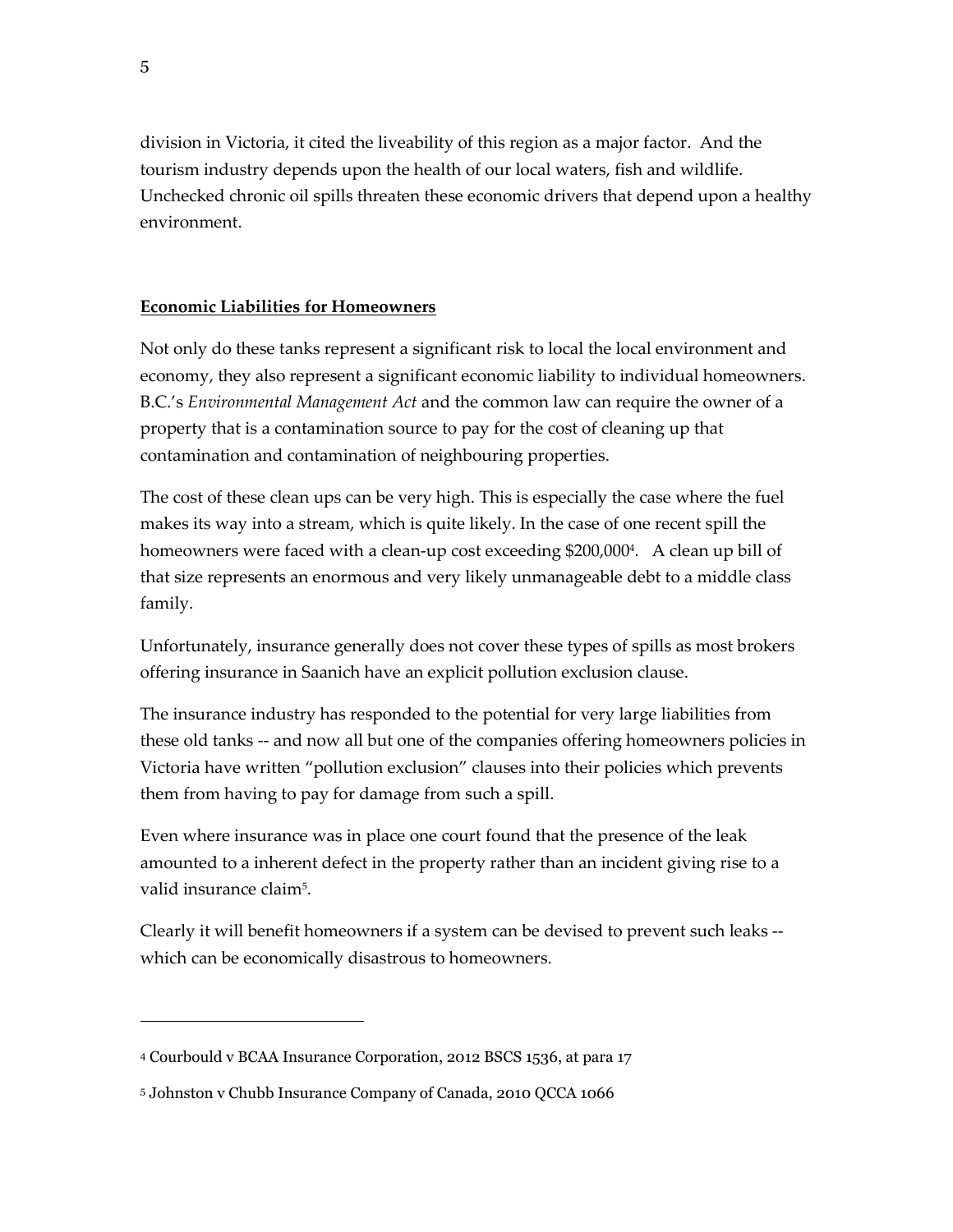#### **Causes of leaks**

The spills that have occurred have generally happened in one of three ways: either the tank itself leaked, the plumbing from the tank leaked, or the delivery company tried to fill a tank that was no longer in place.

#### Leaking tanks:

As noted earlier, in order to utilize this type of heating one had to have a tank storing the oil onsite. The problem is that the tanks themselves are prone to corrosion from condensation accumulating inside of the tank. This settles to the bottom of the tank because it is heavier than the oil and it encourages the growth of highly acidic bacteria that eats away at the metal. This corrosion is not apparent from the outside of the tank until it actually begins to leak, and by then it is too late to prevent the environmental harm.

This problem does not plague all tanks uniformly. Outside freestanding tanks are much more prone to this type of corrosion because they experience more temperature fluctuation and thus condensation. However, any leaks from such units are much more rapidly detected than underground tanks. In fact, some sources suggest that the majority of in ground tanks have caused some level of contamination of the surrounding soil, but unless it becomes particularly bad it goes unnoticed.

Corrosion problems are actually getting worse. Today's new lower sulphur and bio-fuel blended heating oil is more conducive to the growth of this bacteria and so these leaks, if the problem is unaddressed, will only increase in frequency in the coming years.

#### Leaking plumbing:

The second most common cause of leaks into the environment is from the plumbing that connects the fuel source to the appliance that burns it. The plumbing is often exposed to the elements and comprised of thin-walled metal tubing. This tubing is highly prone to puncture and corrosion. For example, in one recent Saanich incident a person using a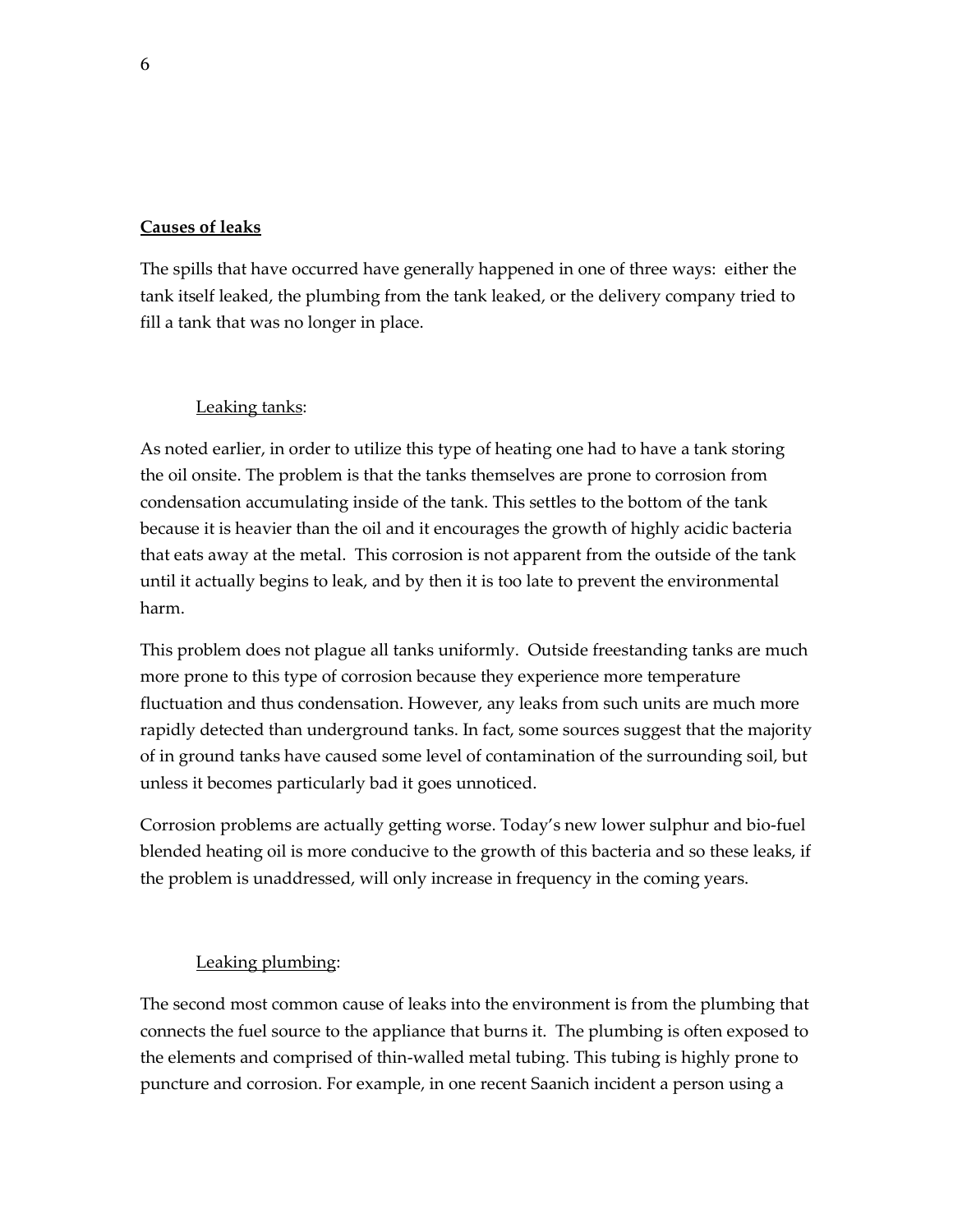weed-trimmer to mow around the structures at his house cut through the plumbing leading to a spill. In the Maritimes it is a somewhat common form of vandalism for people to cut the plumbing to the tanks<sup>6</sup>. Generally speaking, leaky plumbing, like leaks from the tanks themselves, is prevalent and largely the result of age of the system and poor design.

There are also problems with the accessories that go in between the tank and the plumbing. One of the more common of these is a fuel filter located immediately on the tank drain nozzle. It too is prone to corrosion as a result of the accumulation of condensation in the bottom of the housing, which can lead to failure and leakage.

#### Filling tanks no longer in place:

I include this not because it is particularly prevalent, indeed I am only aware of one case where this was the cause of the spill. I include it because, while not common, the sheer volume of material spilled is very high relative to other spills of this type, and also because it is illustrative of the lack of effective regulation in the area of decommissioning old tanks. The spill from the Adelaide Avenue home was the result of the fuel delivery company going to the wrong house to fill up an oil tank that had been removed, but with the filler pipe left in place. The delivery driver pumped oil into the filler pipe – and directly into the basement. The driver would have had no indication whatsoever just by looking at the filler hole that there was no tank attached to it<sup>7</sup> .

#### **Current Legislative schemes**:

 $\overline{a}$ 

The current legal framework that affects home oil storage tanks is disparate, unwieldy and ineffective. Notably, there is the provincial *Environmental Management Act*, the Federal *Fisheries Act*, and the National *Fire Code*. While each of these legal regimes touches on this problem in some way, they fail to deal with it directly or effectively.

<sup>6</sup> See for example, "Nova Scotia Oil spill caused by vandalism causes threat to salmon" by Stephanie Dearing found at http://www.digitaljournal.com/article/281864, or "Oil Vandals Hit Halifax Barber Shop" found at http://www.cbc.ca/news/canada/novascotia/story/2011/12/12/ns-oil-vandals-hit-barber.html

<sup>7</sup> Kevin Slavin (February 23, 2012) "Oil Tank Spills Continue to Cause Concerns" Retrieved from http://www.saanichnews.com/news/140085213.html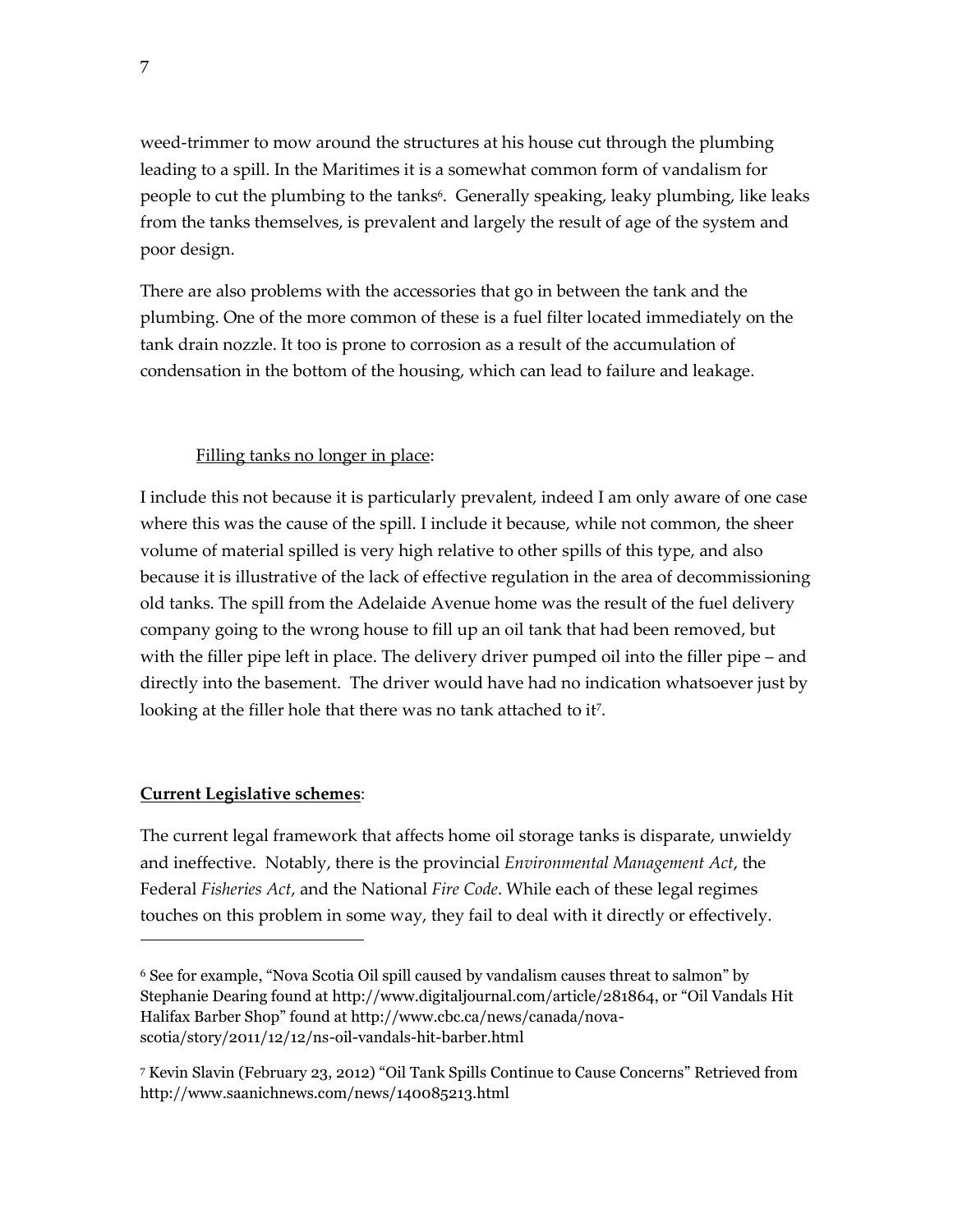Most important, the laws tend to deal with spills and contamination after the fact -- no laws deal effectively and comprehensively with preventing the damage in the first place

#### *Fisheries Act*

The *Fisheries Act* makes it illegal for anyone to deposit a deleterious substance into waters frequented by fish<sup>8</sup>. Oil leaking from home heating oil tanks certainly constitutes a substance deleterious to fish, and a conviction under s. 36 can lead to substantial penalties. However, s. 36 of the *Fisheries Act* generally only comes into play after a spill has occurred and damage is already done.

# *Environmental Management Act*

The *Environmental Management Act* can require a homeowner whose property has been the source of contamination to pay for the cost of that clean up. However, this is primarily a compensatory regime – it doesn't necessarily prevent the problem in the first place. The problem with this scheme is that homeowners do not generally know about their broad potential liability under it -- and the ones that do likely assume that their insurance will cover it. Furthermore, there is a question whether this regime achieves the full cost internalization necessary to fully incentivise the homeowner to prevent the spills<sup>9</sup>.

The benefit of this Act is that it is an absolute liability regime, meaning that there is no defence generally available if the substance has leaked into the environment. In that sense it is a very effective law. The weakness is that it only comes into play once the damage to the environment has been done.

*Fire Code*

<sup>8</sup> *Fisheries Act*, section 36. Note that the newly-weakened s. 35 which now prohibits causing serious harm to commercial, recreational or aboriginal fisheries might also be invoked, but may be difficult to prove.

<sup>9</sup> When doing a basic cost benefit analysis, a rational economic actor will avoid those costs where the expected clean-up cost X the probability of the payout being needed is less than the cost taking the preventative steps. Where the costs are so large that no individual would actually be able to pay them their internalization mechanism is lost. Instead the rational economic actor will only pay for the cost of prevention where the probability of payout X cost that they will actually be paying out exceeds the cost of the prevention measures. Consequently, the market will underdemand and under-supply environmental prevention. In that sense it is comparable to the classic open access resource problem, that is to say, a homeowner who uses the environmental resource only pays for a fraction of the cost of using that resource but gains all of the benefit.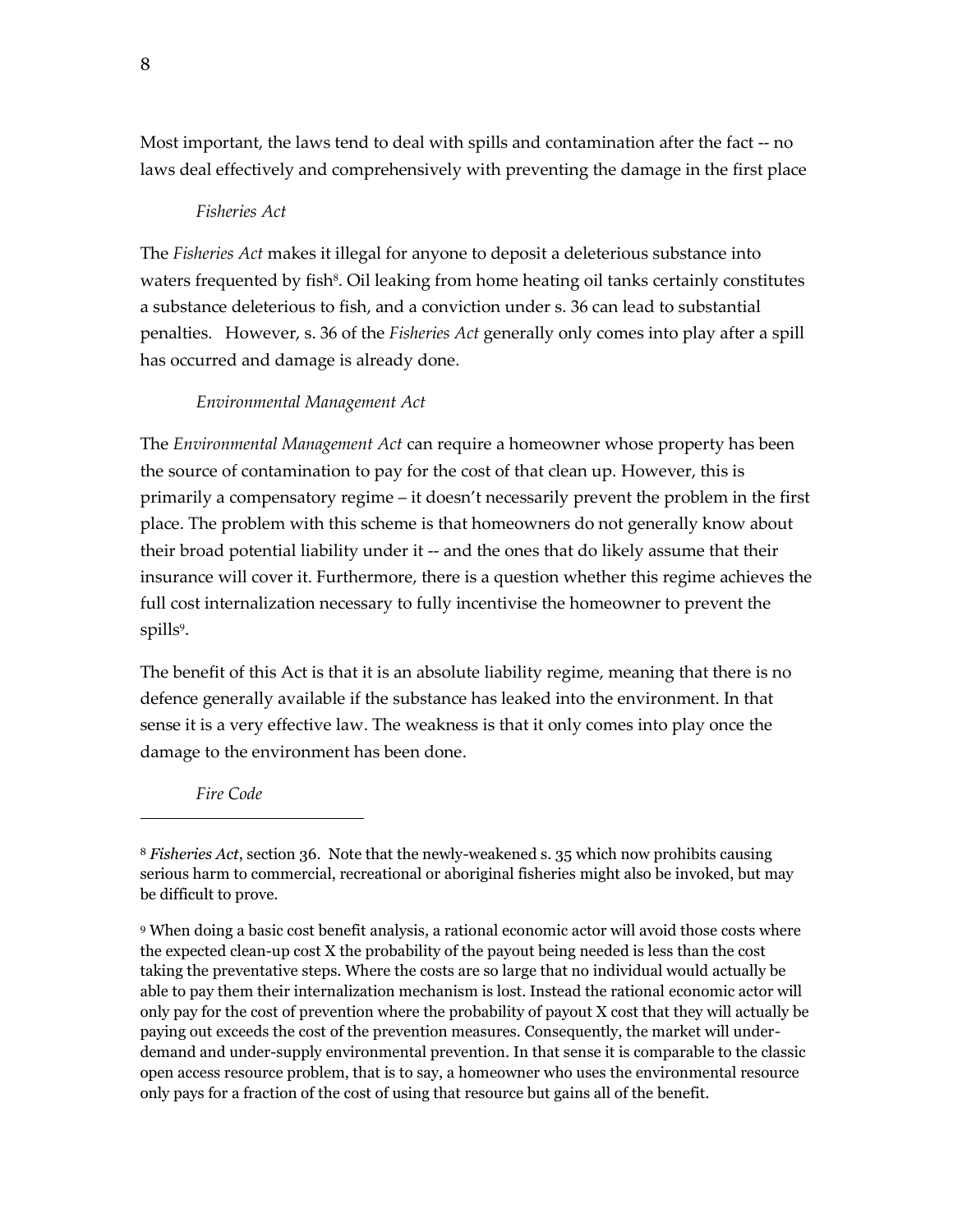The *BC Fire Code* includes a few provisions governing decommissioning of tanks, and the standards of tank design. But it doesn't provide for regular monitoring of tanks to prevent spills, and is primarily concerned with human health and safety -- not environmental health and safety. An illustration of just how ineffective these provisions can be at preventing spills occurred in 2006 where one of the spills that occurred was traced back to a firehouse as its source.<sup>10</sup>

In sum, perhaps the most important law governing home heating oil spills is the BC *Environmental Management Act*. *The Fisheries' Act*, though much more robust in number of ways, including the ability to levy punitive fines, has a wider range of defences available that could serve to limit the applicability of that act<sup>11</sup>. But both laws are reactive to incidents, and not preventative.

# **Potential models for reforming the law**

The Province and local governments need to enact law reform to deal with this issue. Research indicates that many jurisdictions have addressed the tank spill problem by using a wide range of regulatory tools to prevent spills in the first place. These can be tailored to prevent situations that lead to leaks – and can be more effective at prevention than the reactive compensation and penal provisions of the *Environmental Management Act* and the *Fisheries Act*.

Prevention provisions fall into roughly into seven categories. These are:

- Physical requirements for tanks and equipment,
- Limiting the length of time a tank can be installed on a property,
- Regulating oil delivery to tanks,
- Inspection and monitoring requirements,
- Requirements for proper decommissioning of tanks,
- Direct economic incentives, and
- Laws imposing or modifying liability including insurance provisions.

<sup>10</sup> Kevin Slavin (December 6, 2011) "Oil Spill History Repeats Itself in Saanich, Stream Steward says" Retrieved from http://www.saanichnews.com/news/135111208.html

<sup>11</sup> *Fisheries Act*, section 78.6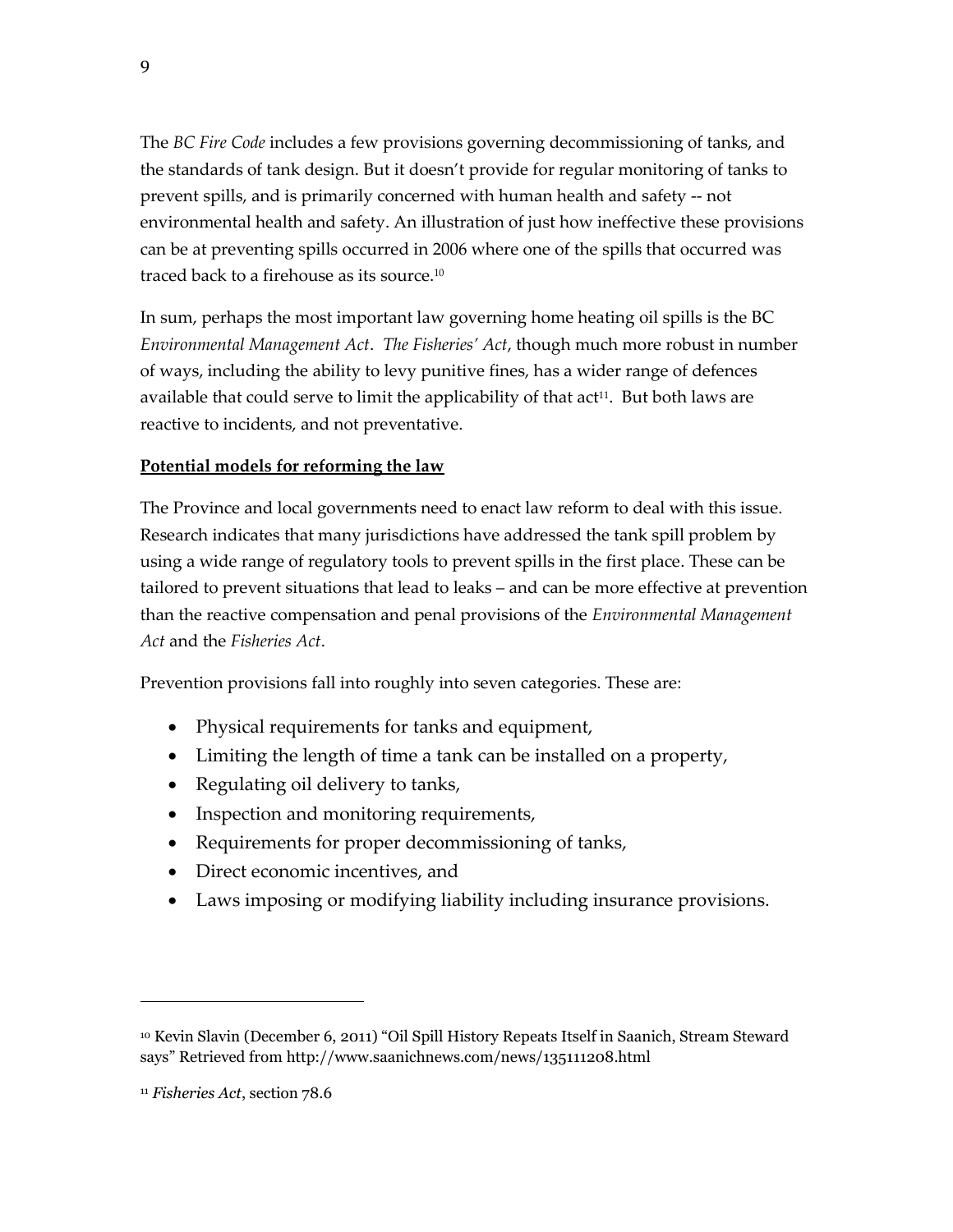Each of these legal requirements addresses a different potential cause of spills. Implementation of the full suite of such laws would create a very robust scheme that should solve the problem of home heating oil spills.

# Physical requirements for tank and equipment

One approach is to establish a technology standard for tanks and equipment. Such standards are easy to understand and easy to implement. Technology standards are one of the more common elements of the various regulatory regimes designed to prevent home heating oil spills. A number of design elements are potentially problematic for causing leaks -- and so various standards have been set to address these shortcomings. Some types of these provisions that we would recommend BC implement include:

- Requirements that the tank and other aspects of the system be manufactured from either non-metallic or corrosion resistant materials<sup>12</sup>;
- Requirements for the tank to be manufactured from fiberglass or be double walled $13$ ;
- Require interstitial monitoring device to be installed on double walled tanks to alert of any leaks $^{14}$ ;
- Requirements for various valves and containment apparatus<sup>15</sup>;
- Requirements for the nozzle to be located on the bottom<sup>16</sup>;
- Require the plumbing to be made out of an insulated material in order to prevent puncture from external sources<sup>17</sup>; and

<sup>&</sup>lt;sup>12</sup> See Prince Edward Island home heat tank regulation sections  $4;7(3)$ .

<sup>13</sup> See for example Heating Oil Storage Tank System Regulations, 2003, NLR 60/03 s.15(4)(a), PEI Home Heat Tank Regulation section s.7(3-5)

<sup>&</sup>lt;sup>14</sup> See for example PEI home heat tank regulation section  $1(f)$ ,  $7(4)(b)$ 

<sup>&</sup>lt;sup>15</sup> See for example PEI  $\text{S14}(2)(a)$ 

<sup>&</sup>lt;sup>16</sup> See for example PEI home heat tank regulation section  $7(4)(b)$ )

<sup>17</sup> See Massachusetts law [ch453 of the Acts of 2008, amended in 2010]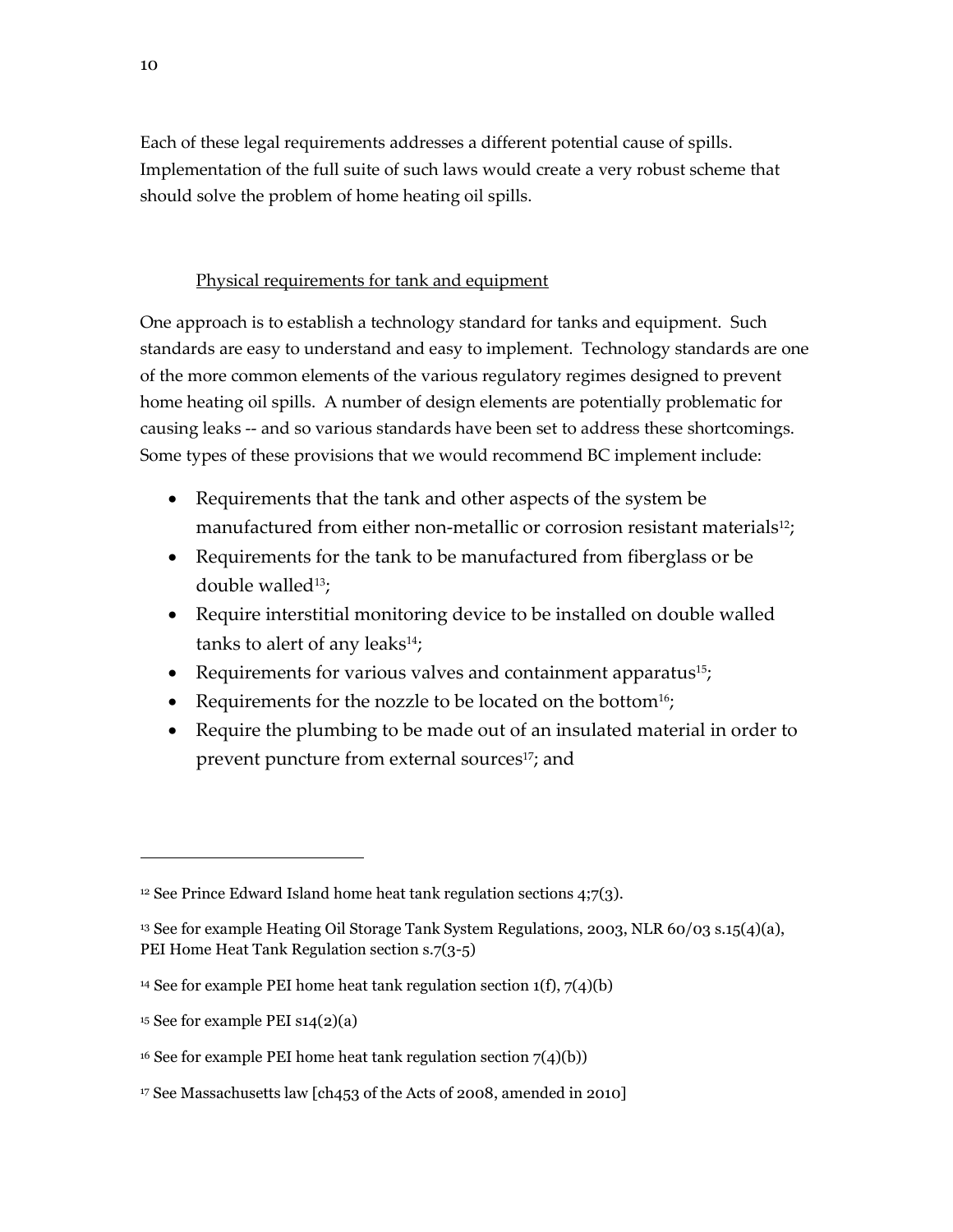Establish standards of certification that must be met by the tank<sup>18</sup> (this is done by incorporating other statutory or professional standards covering the exact same subject matter<sup>19</sup>).

However, such standards do little to address systems already in place. If a homeowner is completely replacing or modifying an existing system then these can come into play. However, many leaks come from existing tanks – tanks that are not well designed, not well-maintained, or not even used any more. Just imposing technology standards on *new installations* will be of very limited success if it is the only thing done.

For that reason, there needs to be some way of determining which tanks are in compliance with optimal standards -- and some final date after which those that are not are either decommissioned or brought into compliance. This can be achieved through the imposition of a requirement to affix a date of installation on new tanks and disallowing delivery people from depositing fuel in a tank without that identification after a certain future date.

# Limiting the length of time a tank can be installed on a property

A number of jurisdictions have imposed restrictions on the length of time that a tank may be installed on a property. For example, Prince Edward Island now requires that steel tanks be replaced every 15-25 years depending on the tank design and steel thickness.<sup>20</sup>

Jurisdictions have acted in different ways to set time limits on tanks: establishing different maximum lengths, varying the time limit for different tank configurations, and establishing different procedures for dealing with the matter when a tank has exceeded the time limit.

<sup>18</sup> See for example PEI home heat tank regulation section 7

<sup>19</sup> See for example PEI Home Heat Tank Regulation section s.7(2)

<sup>20</sup> http://www.atlanticrbca.com/eng/regulations\_pei.html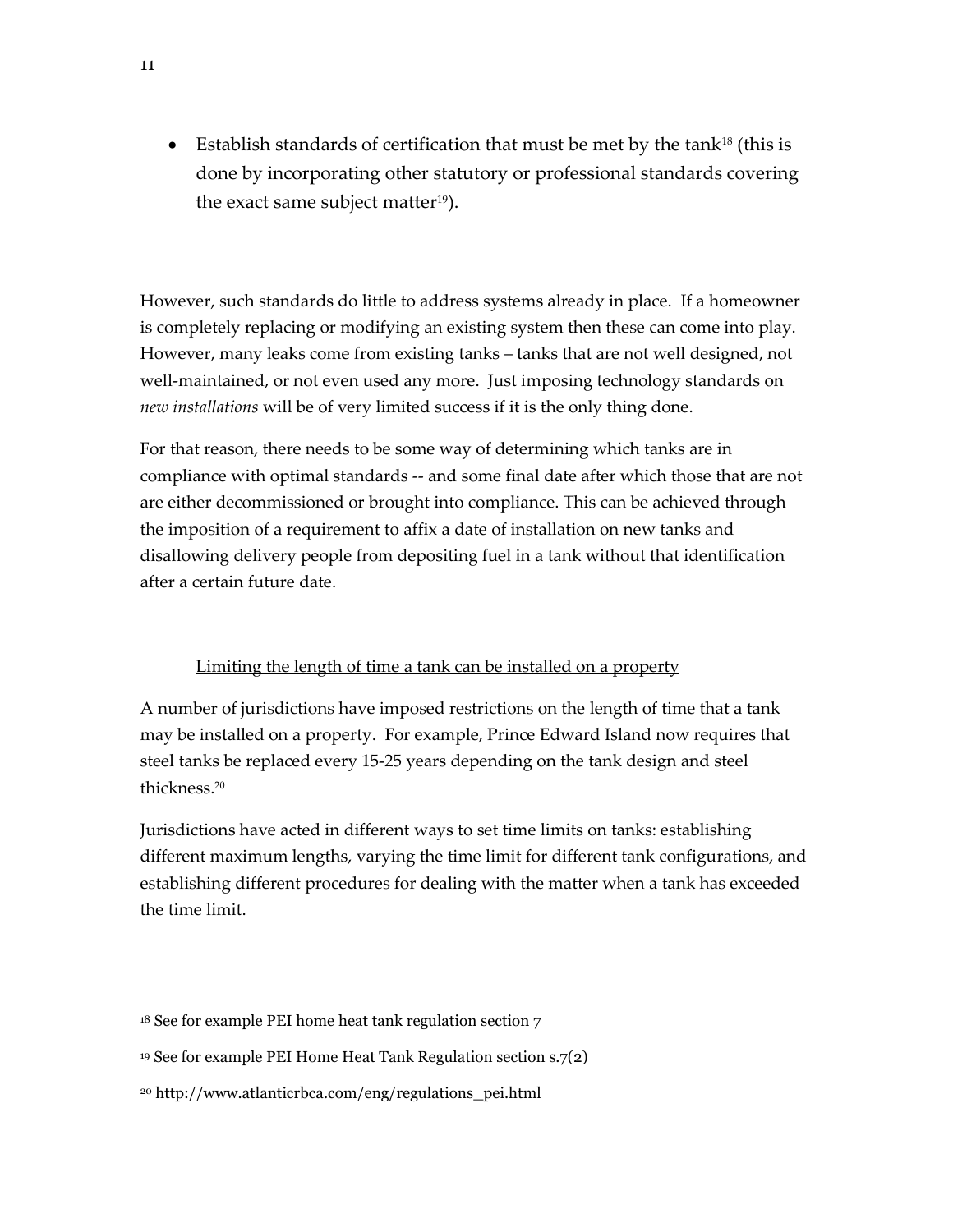In some jurisdictions the specific time limits are set out in the Act; elsewhere the minister sets the limits in regulations; and elsewhere the issuer of the identification tags for tanks (discussed below) can set the time limit as they see fit in the circumstances. Note that a number of jurisdiction with more comprehensive schemes have prescribed these time limits in the regulations themselves $^{21}$ .

Time limits need to reflect the variable resilience of the different types of systems. For example, a single walled tank may only have a safe life of ten years outside above ground and twenty below ground or inside. In contrast, a double-walled tank with an interstitial monitoring device could conceivably stay in the ground indefinitely as long as the interstitial space continued to be monitored<sup>22</sup>. Prince Edward Island has excluded approved non-corroding home heat tanks from its time limits. 23

Restrictions on the length of time a tank may be installed on the property will only be effective if there are consequences when the tank is past its date. The jurisdictions examined have two different potential consequences:

- There can be restrictions on delivery, where the fuel truck driver is not allowed to deliver to any house unless there is a tag attached that is valid<sup>24</sup>; or
- There can be a requirement for periodic re-inspection, resulting in either a new tag to be issued or the homeowner being forced to decommission the tank<sup>25</sup>.

# Regulating oil delivery to tanks

The tank time limits need to have a mechanism in place to force compliance when the tank expires. One way of accomplishing this is to require oil delivery companies to check a government-mandated identification tag affixed to the filler cap on the tanks at the time of installation or last inspection -- and refuse to fill such tanks if the date on the

<sup>&</sup>lt;sup>21</sup> See for example Heating Oil Storage Tank System Regulations, 2003, NLR  $60/03$  s.15(1),(5)

<sup>22</sup> See for example Heating Oil Storage Tank System Regulations, 2003, NLR 60/03 s.15

<sup>23</sup> http://www.atlanticrbca.com/eng/regulations\_pei.html

 $24$  See for example Heating Oil Storage Tank System Regulations, 2003, NLR 60/03 s. 13(1)(b)(ii), or PEI s 14(1)

<sup>25</sup> See for example PEI. Home Heat Tank Regulations S.19.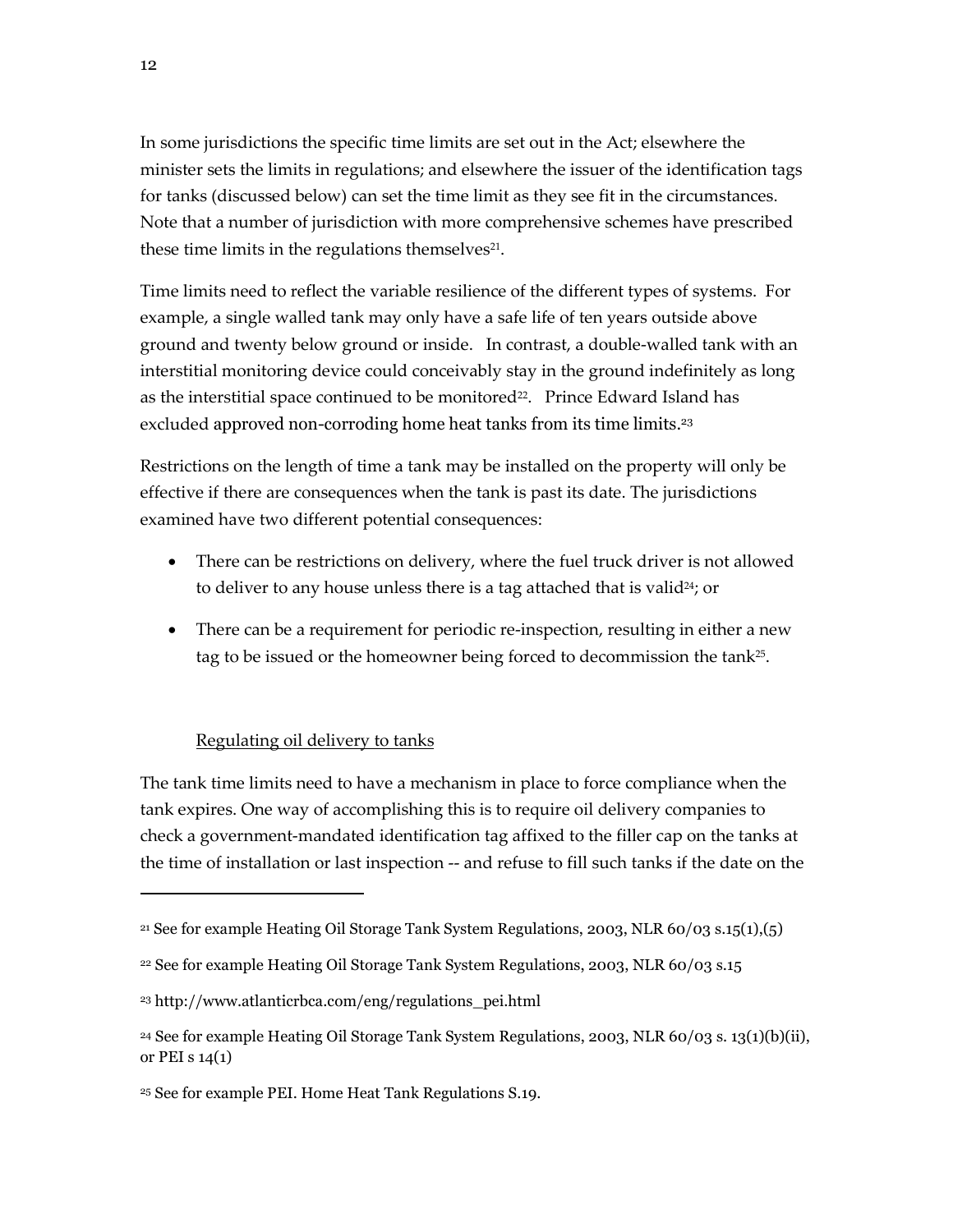tag has expired. The oil company is then typically required to report this to the ministry responsible for overseeing the issuance of the identification tags -- which can then order an inspection, discussed further below.

The one shortcoming in this regard is that the expired tank may only get reported when the driver attempts to deliver to a house with a tank past its expiry date. In cases where the homeowner has switched to a newer heating technology and no longer orders new oil, then the tank could sit there far past its safe life.

There are ways to overcome this problem however. Government inspection can be triggered automatically at the expiry date filed in the ministry's records.

An effective way to ensure removal of such obsolete tanks would be to legally require every installer of any type of home heating systems to ensure that the old oil tank has been properly decommissioned before installing a new system.

# Inspection and Monitoring

 $\overline{a}$ 

Periodic inspection of existing home oil tank systems is crucially important. Systems tend to age, corrode and fail over time. Such systems are often poorly designed and constructed. For example, a few years ago the Prince Edward Island government estimated that 63 percent of PEI home heating tanks failed to meet proper installation standards to protect against spills. This is why the PEI government ordered the inspection of all such tanks by 2006. Inspected tanks were given a government-issued identification tag – and it became illegal to deliver oil to a home heat tank which had not been inspected and given a valid tag.<sup>26</sup>

Furthermore, ongoing inspection of installed equipment is necessary to check on ongoing aging, corrosion, and other potential problems. The nature of the monitoring required depends on the exact nature of the installed equipment. This can take the form of requiring usage monitoring, dipping to check for the presence of water, checking the interstitial monitoring device for changes in pressure, and even occasional soil samples where a leak is suspected. Delivery of oil should be prohibited for any tanks found inadequate.

<sup>26</sup> http://www.atlanticrbca.com/eng/regulations\_pei.html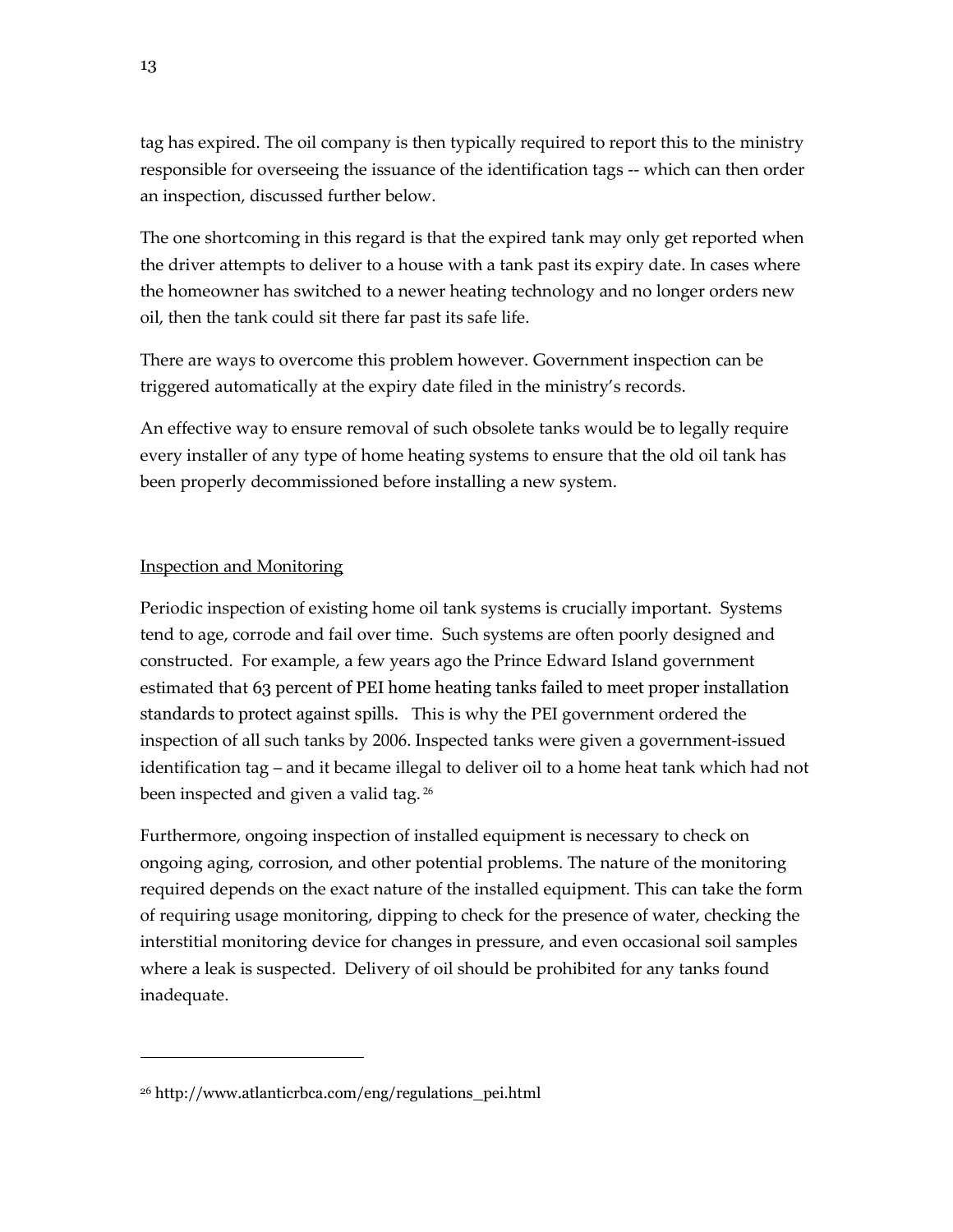#### Decommissioning requirements

Tanks no longer in use still pose a significant threat to the environment. They need to be properly decommissioned. For example, decommissioning of an underground tank can involve removing it entirely, or draining it of all old fuel, cleaning it, and filling it with an inert substance such as sand (to prevent soil subsidence from tank collapse).

The National *Fire Code* (incorporated into BC law in 2006) establishes that unused underground oil storage tanks must be decommissioned<sup>27</sup>. However, governments have grossly inadequate information about exactly where those underground tanks actually are. In addition, there is not a comprehensive scheme to require proper decommissioning of above-ground tanks.

Any new regulation regime for home heat tanks needs to ensure enforcement of proper decommissioning of home heating oil tanks. Legislation needs to fashion a way to identify and track where old tanks are – and ensure their proper decommissioning.

To do this effectively, we must obtain accurate information on where these old tanks are located. The West Vancouver Fire Department has been attempting for several years to get a handle on the exact number there and has yet to do  $so^{28}$ .

One way of improving the information about where old tanks are located would be to legislate a requirement that oil delivery companies keep a database of their customers along with the date of expiry of their systems. This database could be used to keep track of where oil tanks are, and help in identifying tanks that will be dropped from usage in the future. This information -- along with information gathered from homeowners who may self-identify their old tanks in order to get free insurance coverage (discussed below) -- should help determine the exact locations of unused tanks.

<sup>27</sup> National Fire Code section 4.3.15.1

<sup>28</sup> Several years after the program was first brought into being the municipality was still sending out letters and information packages trying to figure out which properties still had tanks. For an example of these letter see:

http://westvancouver.ca/uploadedFiles/Emergency\_Services/Emergency\_Services\_Main\_Pages /FOP%20LETTER%20TO%20ACCOMPANY%202011%20DECLARATION.pdf, or

http://westvancouver.ca/uploadedFiles/Emergency\_Services/Emergency\_Services\_Main\_Pages /FUEL%20STORAGE%20TANK%20RESPONSE%20FORM.pdf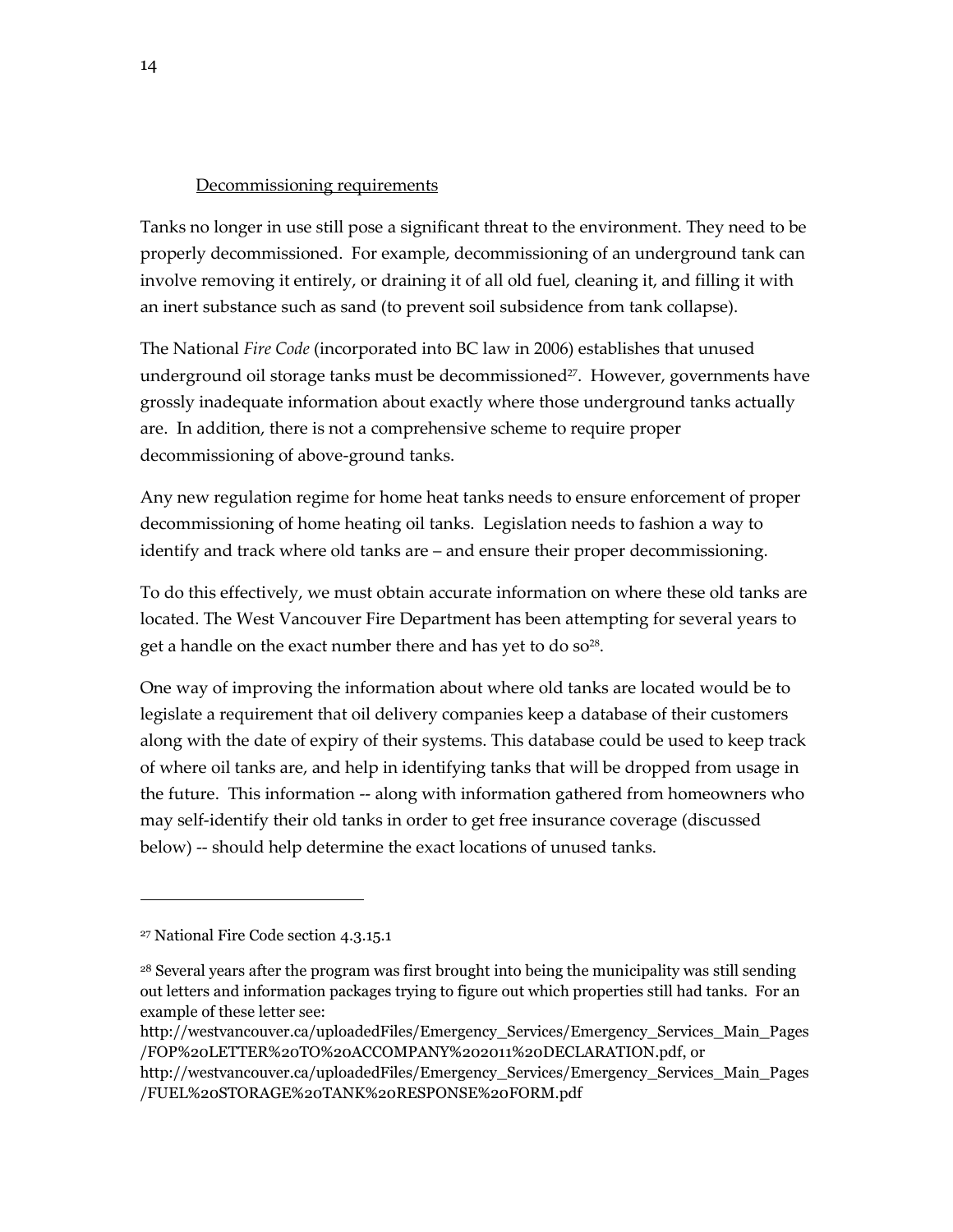#### Direct Economic incentives:

Another example that has been implemented with regularity in other jurisdiction is a provision providing direct subsidies to change to different methods of heating altogether. These can take the form of either a positive economic incentive to switch to a new technology, or a negative incentive if the homeowner does not. The positive incentive is through a subsidy program that pays people a small amount of compensation to switch to a newer heating technology. An example of this was done in New Jersey and the program was so successful that the fund actually ran out of money, though it is still being administered in the expectation of receiving future appropriations<sup>29</sup>. The negative economic incentive can come in the form of an annual fee for continuing to keep the tank installed. This can be a powerful incentive to remove the tank. However, despite that benefit, these programs have been unpopular and may not be terribly effective at achieving their ends, especially in light of the inadequate records regarding where these tanks are actually located. This was recently tried in West Vancouver through the West Vancouver Tank Permitting scheme and has been controversial<sup>30</sup> .

#### Liability provisions and insurance requirements

As noted above, tanks can not only create large risks to the environment, they can also create a massive economic liability to individual homeowners. This homeowner liability is exacerbated by the fact that insurance policies generally do not cover such losses.

A number of the jurisdictions examined have attempted to deal with this problem. There are a number of different models that can be looked at, and each has its strengths and weaknesses.

The first decision to be made about a law governing insurance is whether it will be compelled or voluntary. The argument in favour of voluntary is fairly straightforward. The homeowners know the peril they are facing if they do not have some sort of protection and so should be free to take that risk. However, there are good reasons to

<sup>29</sup> New Jersey Petroleum Underground Storage Tank Remediation, Upgrade And Closure Fund

<sup>30</sup> West Vancouver Fuel Storage program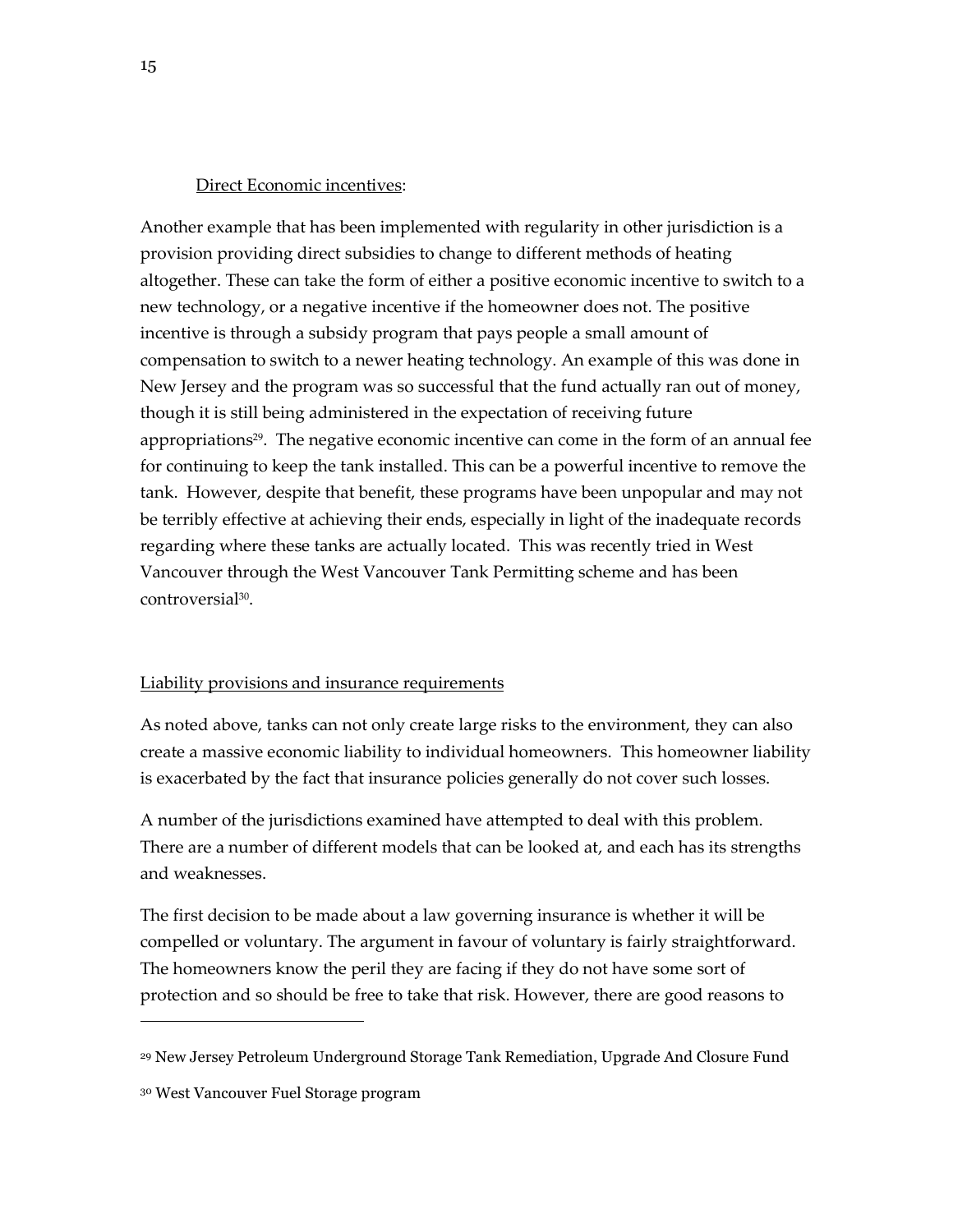believe that this will lead to an under-consumption of insurance by the public. First, the public simply doesn't know about the level of liability they may be facing – and economic models require decision makers to have reasonably complete information. Furthermore, there is a reason to believe that even if the homeowners in question had perfect information that they would still under-consume insurance goods because of the lack of full cost internalization noted earlier.

By contrast, mandatory insurance is based on the idea that the individuals in question are engaged in an activity that has a high likelihood of imposing costs on others that they will be unable to bear and so should be insured for it. This is the reason why we force people to buy auto insurance for example. The problem with compelled insurance is that it tends to be very unpopular, even where it on average saves everyone money $^{31}$ .

For home heating tanks, one possible way of providing compelled insurance with low political costs might be to impose a public insurance scheme similar to the one in Washington State whereby the insurance fund is paid for by a small surcharge on each unit of fuel<sup>32</sup>. A great benefit in the way that they have designed their system is that the homeowners only receive insurance protection if they sign up their system ahead of time, at no cost. Consequently it provides a strong incentive for those owners that have a tank on their property to self identify. This serves the vital function of improving government records about where all the oil tanks are.

Even if the decision if made to ultimately leave the choice of whether to buy insurance up to the individual homeowner, there will still be a need for some form of regulatory intervention. Currently the insurance companies on Vancouver Island have pollution exclusion clauses that prevent them from being on the hook for any of these costs. Even where they do not have such an exclusion clause, recent case law would suggest that property owners might still find themselves without coverage<sup>33</sup>. Other jurisdictions have passed regulations requiring the insurance companies to at least offer pollution

<sup>&</sup>lt;sup>31</sup> One need only look to our neighbors to the south and the public outrage over the compelled health insurance mandate of the Patient Protection and Affordable Care Act

<sup>32</sup> See for example Washington state, 70.149 RCW and Chapter 374-70 of the Washington Administrative Code, also http://www.plia.wa.gov/heating/insurance.htm

<sup>33</sup> Johnston v Chubb Insurance Company of Canada, 2010 QCCA 1066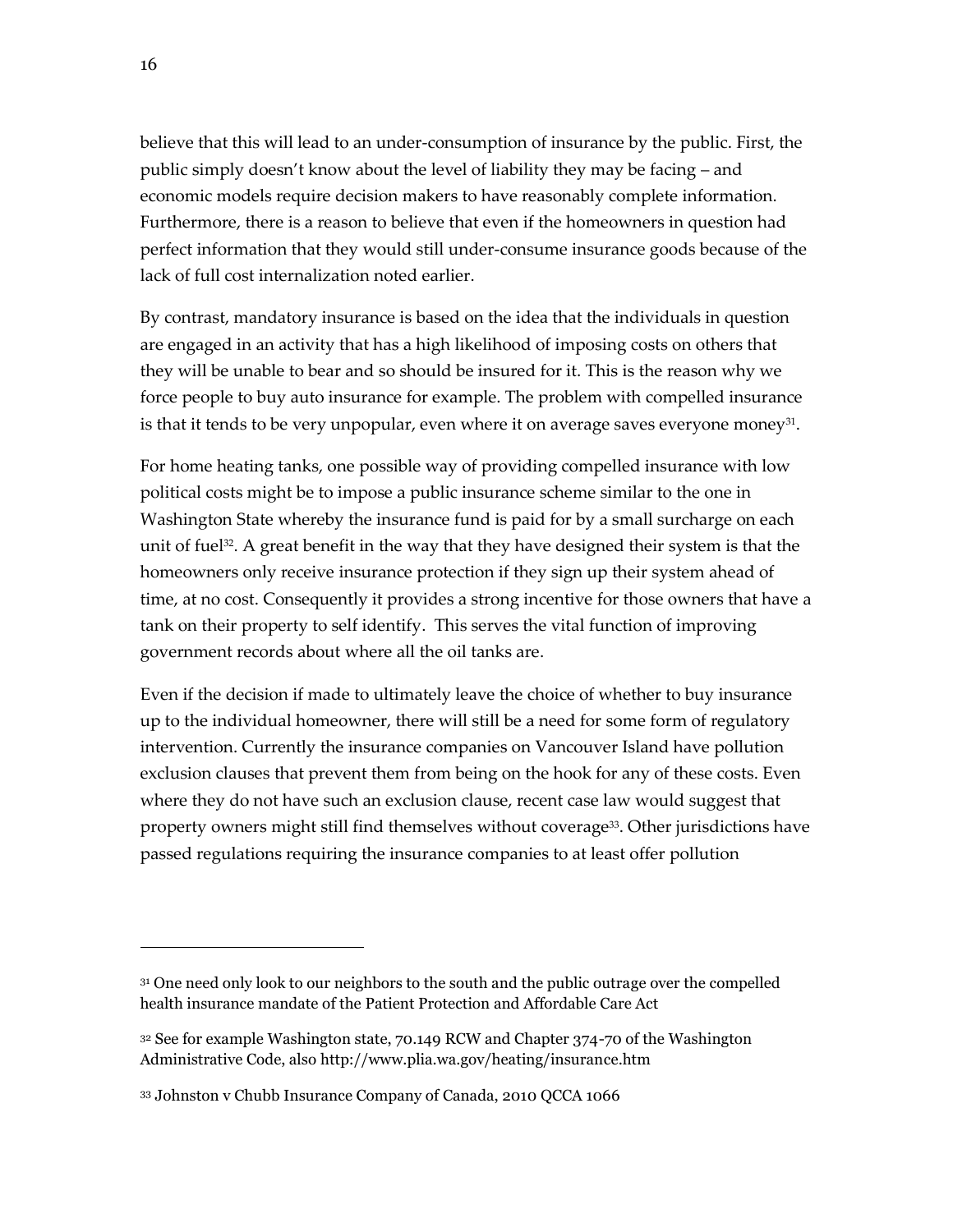coverage, though they still leave it up to the individual homeowner whether or not to purchase it<sup>34</sup>.

As deliverers of oil, the oil companies are in a unique position to reduce risk of spills from poor tanks. Therefore, government should review how making such companies absolutely liable for spills -- and requiring them to carry commensurate insurance - might reduce the incidence of spills.

# **Recommendations: Solutions from Other Jurisdictions**

Having surveyed a number of other jurisdictions that have dealt with this issue, we make the following recommendations for reform. British Columbia and local governments should legislate the following:

- Mandatory physical requirements for home heating oil tanks and equipment, including requiring tanks to be double-walled or made of fiberglass, requiring reinforced plumbing and making containment apparatuses mandatory, etc.;
- Requirements for tank system replacement and upgrades, including maximum time limits on the length of time a tank can stay installed on a property;
- Establishment of government-issued identification tag systems that confirm tanks and systems are in good shape and not obsolete. Delivery of fuel to tanks without a valid tag should be prohibited;

<sup>34</sup> See Massachusetts law [ch453 of the Acts of 2008, amended in 2010]